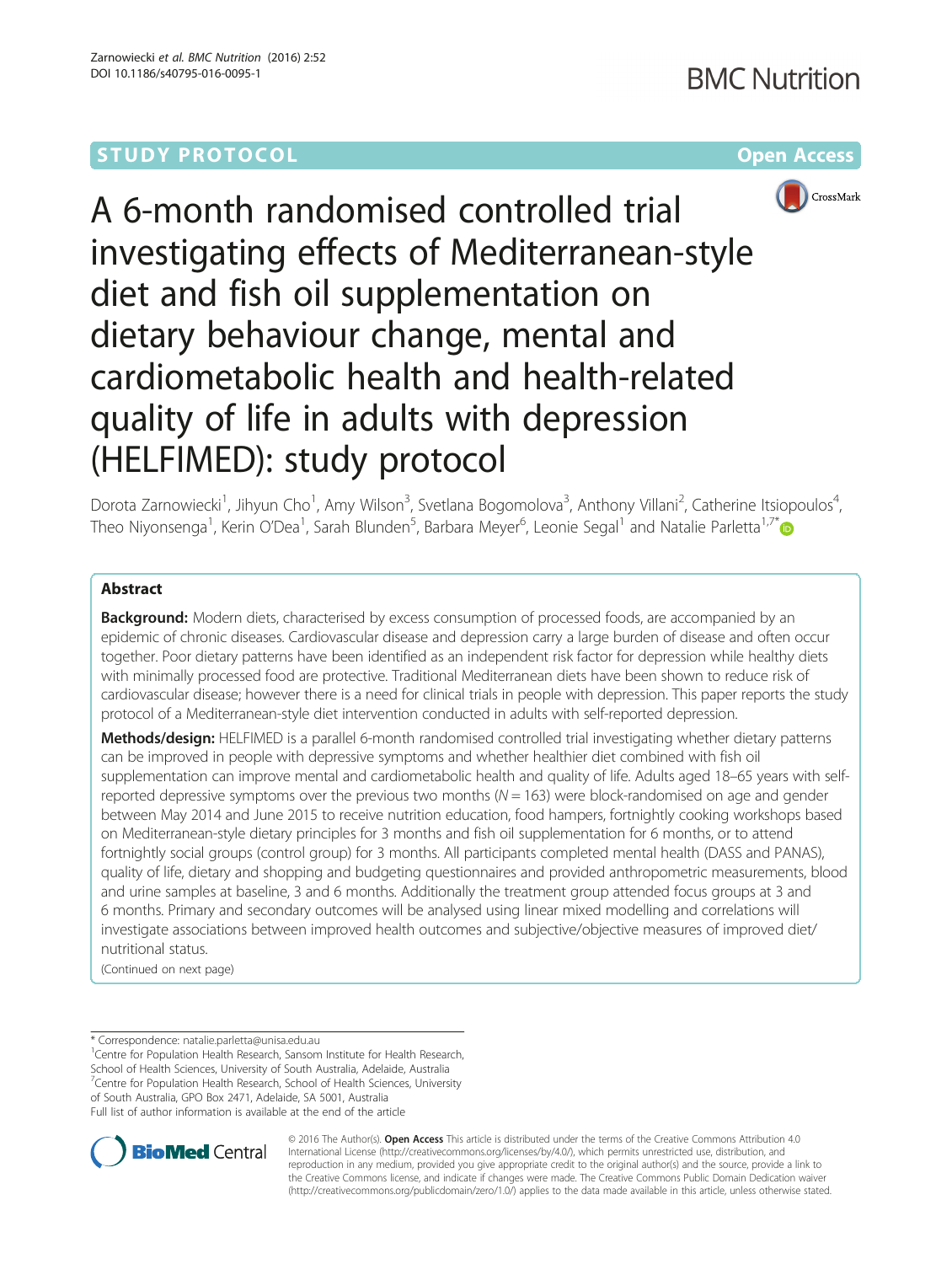## (Continued from previous page)

Discussion: This study will contribute causal evidence to prior observational and longitudinal studies that have shown associations between Mediterranean diet and mental health. The results will inform public health and clinical strategies for treatment of depression and comorbid cardiometabolic risk factors.

Trial registration: Australian New Zealand Clinical Trials Register [\(ACTRN12614000438651](https://www.anzctr.org.au/Trial/Registration/TrialReview.aspx?id=366156)). Trial registration date: 23<sup>rd</sup> April 2014.

Keywords: Mediterranean diet, Depression, Cardiometabolic health, Quality of life, Study protocol

Abbreviations: ADHD, Attention deficit hyperactivity disorder; apoA1, Apolipoprotein A1; apoB, Apolipoprotein B; AQoL, Assessment of quality of life; DASS, Depression anxiety stress scale; DHA, Docosahexaenoic acid; EPA, Eicosapentaenoic acid; HELFIMED, Healthy eating for life with a MEDiterranean-style diet; n-3 PUFAs, Omega-3 polyunsaturated fatty acids; PANAS, Positive and negative affect scale; SDQ, Simple dietary questionnaire

# Background

Unhealthy food consumption has worsened around the globe, including developed countries, as evidenced by a recent systematic assessment of dietary quality in 187 countries from 1990–2010 [\[1](#page-7-0)]. Diet-related health burdens have resulted in a major global shift towards an epidemic of non-communicable chronic disease [\[2\]](#page-7-0). Despite advances in drug treatments, the World Health Organization predicted that mental disorders, specifically depression, and heart disease will be the second and third leading causes of disability and will be major contributors to the global burden of disease by 2030 [\[3\]](#page-7-0). Moreover there is evidence that physical health conditions, such as cardiovascular disease and metabolic syndrome, and mental illness including depression share similar underlying mechanisms such as chronic inflammation [\[4](#page-7-0)–[7](#page-8-0)].

Mediterranean-style diets, characterised by high consumption of vegetables, fruit, legumes, olive oil, fish, cereals, nuts and seeds, moderate consumption of red wine with meals, and low intakes of processed food, red meat and vegetable oils, are rich in bio-protective nutrients, fibre, healthy fats, antioxidants and polyphenolic compounds [\[8](#page-8-0), [9\]](#page-8-0). Accordingly, these diets have been associated with improved cardiovascular health and decreased mortality, with protective benefits for cancer, obesity, cardiovascular disease and diabetes [\[10](#page-8-0), [11\]](#page-8-0), and this has been supported by intervention studies [\[12, 13](#page-8-0)]. Mechanisms of action that have been identified via metaanalysis of studies comparing the Mediterranean diet with low-fat diet in overweight individuals at increased risk of cardiovascular disease include reduced total and LDL cholesterol, increased HDL cholesterol, and reduced inflammation, fasting glucose and insulin [[13](#page-8-0)].

In comparison to focus on physical health problems, relatively little attention has been given to the implications of detrimental modern dietary patterns for society's growing mental health problems, despite the important structural and functional roles of nutrients in the brain [\[14](#page-8-0)].

Nutritional supplement interventions have shown some promise in improving cognitive function and mental health. In particular, considerable research has in recent decades investigated benefits of omega-3 polyunsaturated fatty acids (n-3 PUFAs) for mental health across the lifespan including attention deficit hyperactivity disorder (ADHD) and learning difficulties, uni- and bipolar depression, schizophrenia and mild cognitive impairment [[15, 16\]](#page-8-0). However, a range of nutrients and other food components (e.g. polyphenols, fibre) provided by a whole food, Mediterranean-style diet are important for physical and mental health. There is increasing evidence that diet not only plays a crucial role in gut health but also subsequently on brain function via the gut-brain axis [\[14, 15\]](#page-8-0). While there is converging evidence showing an important role for individual nutrients and dietary components in brain function, there is a dearth of research investigating synergistic actions of nutrients and benefits of whole diets for mental health [[14](#page-8-0)].

Correlational and longitudinal population studies have reported that healthy dietary patterns are associated with lower incidence of depression while unhealthy dietary patterns are associated with higher risk [\[17](#page-8-0)]. The Mediterranean diet has been associated in case-control, longitudinal cohort and cross-sectional studies with reduced risk of depression [[18\]](#page-8-0). However a very limited number of dietary interventions has investigated mental health benefits with urgent calls for more research in this area [[19, 20\]](#page-8-0). The PREDIMED study recruited adults with high risk for cardiovascular disease and allocated participants to one of two Mediterranean diet groups supplemented with nuts or olive oil or a control group that was allocated to a low-fat diet [[21](#page-8-0)]. Secondary analysis at 3-year follow-up identified that incidence of depression was inversely associated with the Mediterranean diet plus nuts group although non-significantly. This finding became statistically significant when restricted to participants with Type 2 diabetes mellitus, showing a 41 % relative reduction in depression risk. Further per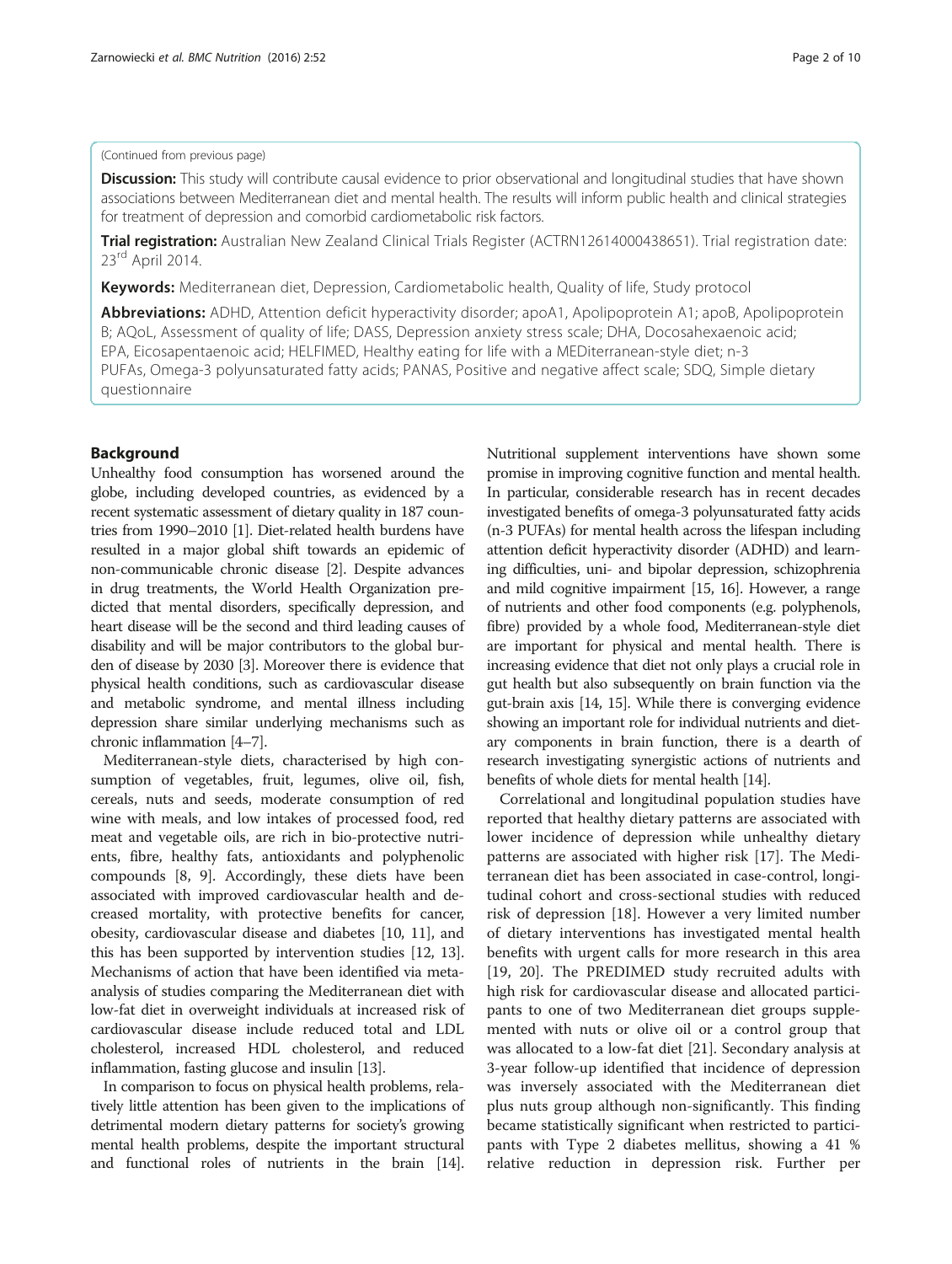protocol analysis revealed that strongest adherence to Mediterranean diet was associated with lowest depression risk [[22\]](#page-8-0). In a weight-loss intervention, improvements in diet quality over six months in both the Mediterranean diet intervention group and control diet based on American Heart Association guidelines were associated with over 50 % reduction in Beck Depression Inventory (BDI) scores [\[23](#page-8-0)]. Additional longitudinal analyses adjusting for confounders showed improvements in BDI scores to be mediated by higher fibre, folate and magnesium consumption, however only folate remained as a significant mediator after adjustment for weight-loss [[23\]](#page-8-0). Stahl et al. recruited older adults at risk for major depression to investigate the efficacy of problem solving for reducing major depressive episodes and used a dietary coaching arm, based on US dietary guidelines, as a control [\[24](#page-8-0)]. Contrary to their expectations, they found that the dietary arm decreased depressive symptoms by 40–50 %, which was maintained over 2 year follow-up, and that the rate of progression to major depression was greatly reduced compared to population norms. Interestingly, medical comorbidities were one of the predictors of transition to major depression. Based on this evidence there is a need for randomised controlled trials to recruit people with depression to investigate whether dietary intervention, with a focus on Mediterranean-style diet, can reduce depressive symptoms and improve wellbeing.

This study aims to investigate the effects of a 6-month Mediterranean-style dietary intervention combined with fish oil supplementation on mental health, cardiometabolic health and health-related quality of life in people with selfreported depression. The current paper provides a comprehensive outline of the study protocol and measures used. To our knowledge this will be one of the first randomised controlled trials worldwide to investigate the benefits of Mediterranean-style diet on mental health in people with self-reported depression, with one other Australian study underway [\[25](#page-8-0)]. These studies will help to address an important gap in the evidence base for addressing the growing global public health challenges associated with depression and cardiovascular disease.

# Method/design

#### Aims

The aims of the study, "Healthy Eating for LiFe with a MEDiterranean-style diet" (HELFIMED) are to (a) encourage participants to adopt a healthy whole food, Mediterranean-style diet via provision of cooking workshops supplemented by recipe books and cooking videos, food hampers and nutrition education; and (b) measure benefits of improved diet and fish oil supplementation for cardiometabolic and mental health and health-related quality of life. Secondary aims are to investigate whether (a) improved self-reported diet and dietary biomarkers (carotenoids, urinary sodium and potassium), and erythrocyte (red blood cell) n-3 PUFA levels from fish oil supplementation are associated with improved mental and/or cardiometabolic health outcomes; and (b) outcomes are mediated by inflammatory and oxidative markers. Depression is a risk factor for developing cardiovascular disease, and furthermore, increases mortality from cardiovascular disease [\[26](#page-8-0)]. This may be attributed to common risk factors including poor diet and low n-3 PUFA levels which are associated with both conditions. Given the alarmingly low n-3 PUFA intake in western diets [\[27](#page-8-0)] and their importance for cardiovascular and mental health, fish oil supplementation was included in this study. Indeed baseline analysis from this cohort and another cohort of people with schizophrenia identified an average omega-3 index (eicosapentaenoic acid; EPA + docosahexaenoic acid; DHA)  $[28]$  $[28]$  of 3.95 (SD = 1.06) percent of red blood cell membranes [[29](#page-8-0)] which is in the range that confers highest risk of mortality from cardiovascular disease (≤4 %), and is even lower than the average low level of 5 % in the Australian population [[30, 31\]](#page-8-0).

#### Participants and study procedure

Adults aged 18–65 years ( $N = 163$ ) with self-reported depression, shown to have a moderate level of agreement with diagnosed depression [[32](#page-8-0)], were recruited from the community via newspaper advertisements, television and radio interviews, social media, and a market research agency for a 6-month parallel randomised controlled intervention with data collected at 0, 3 and 6 months. Ethics approval was provided by the Human Research Ethics Committee of the University of South Australia (registration no. 0000032674) and all participants provided written informed consent. According to Cohen's power analyses, at least 60 people in each group are required to detect a medium effect size with 80 % power; therefore allowing for an estimated 30 % dropout rate the target total sample size was  $N = 172$ . A CONSORT flow chart of participants through the study is provided in Fig. [1](#page-3-0).

Interested volunteers were screened via phone for the following eligibility criteria: 18–65 years old; diagnosed depression or self-reported depressive symptoms over the past 2 months or more; not taking fish oil supplements; and a low diet quality score (<70 % of maximum score) on a 13-item dietary screening tool developed for this study, assessing compliance with Australian dietary guidelines. This was to exclude people already consuming a healthy diet and therefore with less room for improvement in diet quality. Eligible participants were provided with detailed study information and consent form via post or email, and subsequently scheduled to attend a baseline appointment upon providing study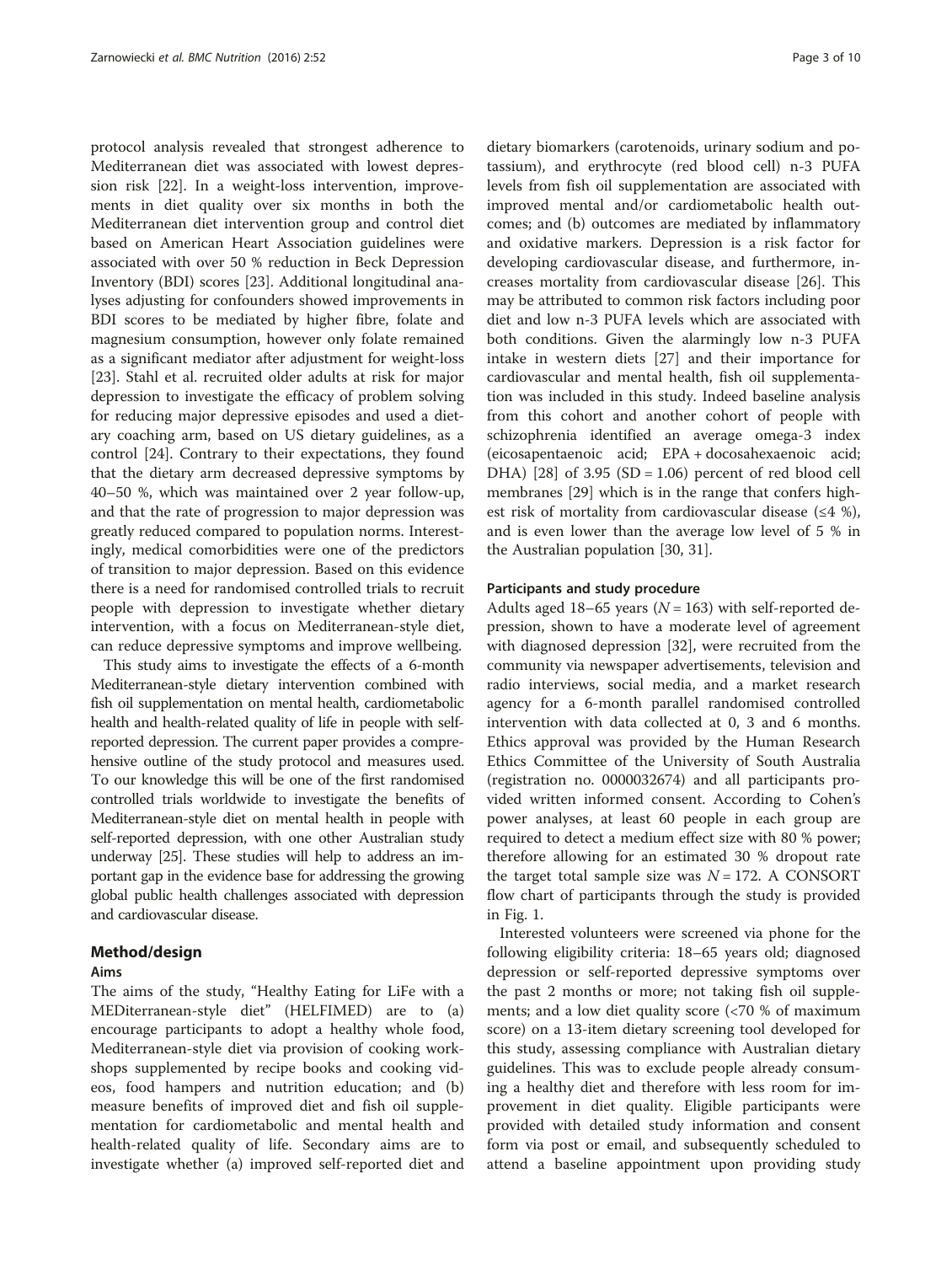<span id="page-3-0"></span>

consent. If participants were receiving treatment for their depressive symptoms they were asked to continue what they were doing. Participants who had just started a new treatment protocol at recruitment (anti-depressant medication and/or counselling or psychotherapy); changed their treatment or were intending to change their treatment were delayed in beginning their study participation until they had been undergoing their new treatment protocol for a month. Participants were asked not to start any new treatment or make other lifestyle changes during the study. Prior to attending baseline assessments, participants were randomised by a team member not involved in screening or data collection using the process of minimisation [\[33](#page-8-0)], blocked on age and gender, to the intervention or control group. Data collectors and participants were blinded to the treatment allocation until after baseline assessments were completed. Team members conducting data analysis were not involved in data collection, and treatments are blinded until after data are analysed.

All participants attended the Sansom Institute for Health Research clinic at the City East campus of the University of South Australia at baseline, 3 and 6 months for assessments following an overnight fast (water allowed) for blood and urine samples, blood pressure and anthropometric measurements. They were then provided with a light breakfast and asked to complete questionnaires. Following each round of assessments, participants were given a 3-day food diary and instructions on how to complete it. They were provided with a reply-paid envelope to return the food diaries on completion. All assessments were recorded in individual Case Report Forms according to Good Clinical Practice guidelines (Declaration of Helsinki).

# Intervention protocol

For the first three months of the study, the intervention group received a nutrition education workshop and then six fortnightly group cooking classes, supplemented by four shopping and budgeting education activities during cooking workshops, and recipes and cooking demonstration videos on the HELFIMED.org website. The nutrition education session was led by a nutritionist and dietitian utilising an interactive quiz, PowerPoint presentation on health and the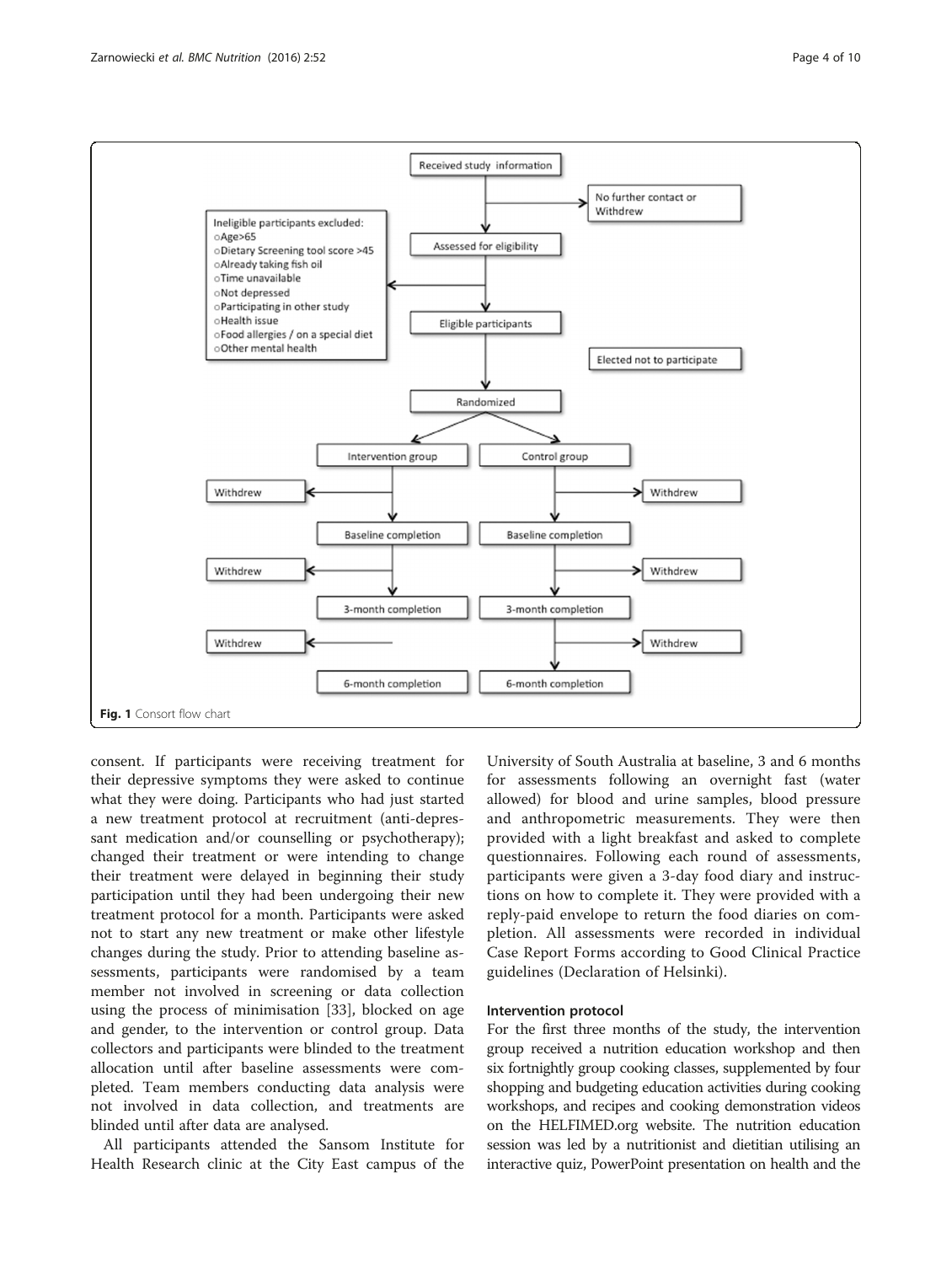Mediterranean diet and food modelling activity based on the Dietary Guidelines for Australians with modifications according to Mediterranean-style dietary principles (i.e. extra virgin olive oil as the principle source of fat; legumes and fish as primary sources of protein). For the cooking workshops, participants worked in small groups of 2–4 to prepare and cook a supplied recipe, within a small workshop setting (2–12 participants) guided by two workshop facilitators. These were conducted in a commercial kitchen at the university, and after preparing the dishes participants ate them together. At each cooking workshop participants received a food hamper that was matched to recipe cooked, containing extra virgin olive oil (donated by Cobram Estate), tinned legumes, tomatoes and tuna (supplied by Simplot), and seasonal fruit, vegetables, and mixed nuts (supplied wholesale by Tony & Marks Fresh Fruiterers). If participants were unable to attend a cooking workshop in a given fortnight, they were able to collect their food hamper. They were also provided with 2 fish oil capsules per day (grade EPAX 1050 TG each containing 450 mg DHA and 100 EPA per capsule; donated by Epax) for the whole 6 months. The HELFIMED protocol, including nutrition education, cooking workshops and food hampers, was successfully trialed previously in people with serious mental illness [[34](#page-8-0)].

## Control group protocol

The control group attended fortnightly social groups (e.g. sharing holiday stories, playing games, doing personality tests, watching a movie with discussion, book club) during the first three months as a control for the social component of the cooking workshops that can help to improve depressive symptoms. They were provided with free double movie passes as a thank you for completing each round of assessments. On completion of their final round of assessments they were given 3 months' supply of fish oil, a copy of the recipe book provided to the treatment group and attended a nutrition education session.

A clinical Psychologist met with all team members undertaking data collection, cooking workshops and social groups to provide advice and training on how to handle any difficult situations, and was available for referral of participants if counselling was required.

# Assessments

Baseline assessments included fasted blood samples, weight, height, waist circumference and blood pressure, and questionnaires included the Depression Anxiety Stress Scale (DASS-21) [[35\]](#page-8-0), Assessment of Quality of Life (AQoL)-8D scale (primary outcomes) [[36\]](#page-8-0); Positive and Negative Affect Scale (PANAS) [[37\]](#page-8-0), Simple Dietary Questionnaire (SDQ), Mediterranean diet questionnaire [[38\]](#page-8-0) and shopping and budgeting questionnaire. A background questionnaire measured potential covariates: age, gender, socio-economic status, education level  $(1 = comm)$ pleted primary school; 8 = postgraduate degree), household income, sedentary time and physical activity (each calculated as total minutes per week), sleeping difficulties (how many hours sleep on average on weeknights and weekends; and whether or not they consider sleep to be a problem – yes/no/don't know), smoking status  $(1 =$  never smoked;  $5 =$  smoke daily), and frequency of consuming  $>2$  alcoholic drinks per day  $(1 = never / rarely;$ 5 = daily). Socioeconomic status was determined from participant postcodes using deciles of the Socio-Economic Indexes For Areas, a ranking of Australian neighbourhood disadvantaged and advantage, based on census data for variables such as education, income and occupation status [\[39\]](#page-8-0). Physical activity and sitting time were measured using two questions adapted from the short form of the validated International Physical Activity Questionnaire (IPAQ) [[40\]](#page-8-0).

## Anthropometric measures

Height, weight, waist and hip circumference measurements were conducted by trained personnel according to International Standards for Anthropometry and Kinesiology (ISAK) guidelines [[41\]](#page-8-0). Height was measured using a SECA ce0123 portable stadiometer to the nearest 0.1 cm, using the free standing stature technique, whereby the participant's head was aligned in the Frankfort plane and the participant was instructed to take and hold a deep breath while the measurement was taken. Weight was measured by using TANITA™ UM-021w calibrated digital scales to the nearest 0.1 kg. Height and weight were used to calculate Body Mass Index  $(BMI = mass (kg)/height (m<sup>2</sup>)).$  Waist measurements were taken at the point of the visual narrowing, and hip measurements were taken at the furthest protruding point of the buttocks, using a Luftkin Executive Thinline (W606PM) 2 m tape. Waist and hip measurements provide a measure of central adiposity, which may be a risk factor for CVD [\[42](#page-8-0)]. Two repeat measures were taken for all measurements, and the mean was calculated. If the measurements exceeded 0.5 cm, a third measurement was taken and mean of the three measurements was calculated.

# Blood pressure

Resting blood pressure was measured using an automated Omron sphygmomanometer (Model HEM-7000-C1L). The participant was seated for 5–10 min prior to taking two measurements, with one minute between measurements. If the difference between the first two measurements exceeded 5 mmHg for either systolic or diastolic pressure, up to two subsequent measurements were taken to obtain two measurements within 5 mmHg.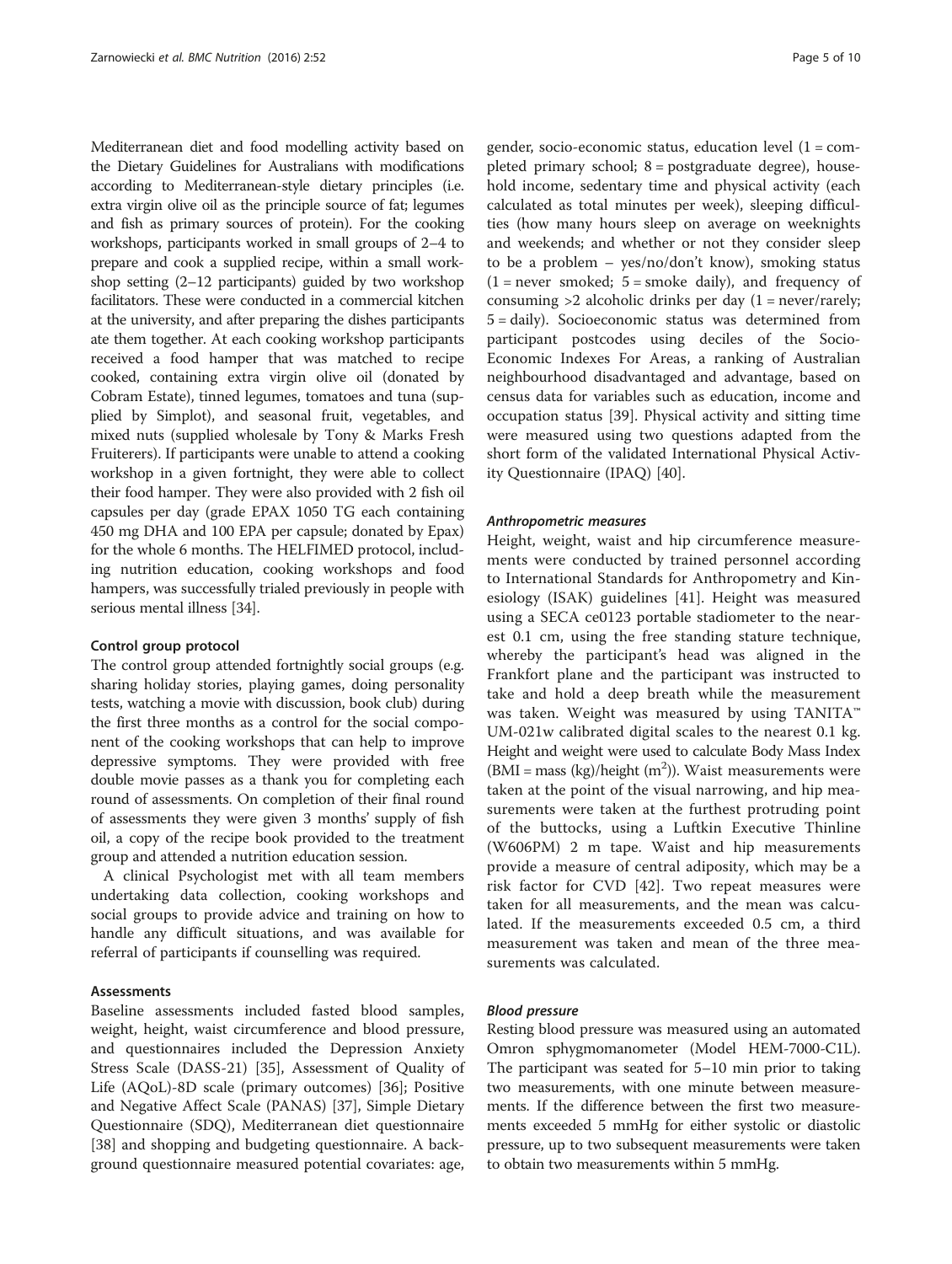# Blood samples

Fasting blood samples were collected by trained phlebotomists, and taken to SA Pathology for analysis or spun by low speed centrifugation, aliquoted into 1 ml tubes and stored at −80 °C for analysis by specialised laboratories.

Apolipoprotein B (apoB) and AI (apoA1) were measured to assess cardiovascular health. Apolipoproteins are lipid-binding proteins containing cholesterol and lipids. ApoB is a measure of LDL-cholesterol while apoA1 is an indicator of the number of HDL particles. The ratio of apoB/apoA1 has emerged as a strong diagnostic marker of metabolic syndrome [\[43](#page-8-0)] and next to smoking as the strongest predictor of cardiovascular disease (specifically risk of myocardial infarction) [[44](#page-8-0)] and was therefore the third primary outcome to assess cardiovascular effects of the intervention. Fasted blood samples were collected in 8 ml serum tubes, and were transported to SA pathology on ice for analysis within two hours of collection.

Omega-3 fatty acids: Fasted blood samples were used to measure erythrocyte levels of n-3 PUFAs in order to assess the direct contribution of fish oil supplementation to any improved outcome measures. Fasted blood samples were collected in 6 ml EDTA tubes, red blood cells were separated from plasma by low speed centrifugation and packed red blood cells were stored in 1 ml micro tubes at -80C until analysis. Erythrocyte samples were thawed and prepared for fatty acid analysis according to Swierk et al. [\[31\]](#page-8-0) using the direct transesterification procedure according to Lepage and Roy [\[45\]](#page-8-0). Samples were analysed by flame-ionisation gas chromatography (model GC-17A, Shimadzu) using a 50 m  $\times$  0.25 mm internal diameter capillary column. One microlitre of the sample was auto-injected into the column, and individual fatty acids were quantified using the Shimadzu analysis software (Class-VP 7.2.1 SP1, USA). Fatty acid peaks were identified by comparison with known fatty acid standards and quantitated by comparison to the 21:0 internal standard (Nu-chek and Sigma).

Carotenoids are a group of dietary antioxidant compounds that have been identified as being higher in core components of the Mediterranean diet including certain vegetables, fruit and extra virgin olive oil [[46](#page-8-0)]. These will be measured in blood plasma to provide an objective indicator of increased intake of fruits, vegetables and extra virgin olive oil, and enable correlation with improved outcome measures. Fasting blood samples are collected in evacuated containers with EDTA then wrapped in aluminium foil and kept away from direct light. Centrifugation of vacutainers for 10 min (1300  $\times$  g, 4oC) is done within 1 h of collection to separate plasma from whole blood. Plasma samples are aliquoted into amber vials and stored at −80 °C until analysis. Methods for extraction of carotenoids and preparation of internal standards, external standards, secondary calibrator and plasma samples are based on Karppi et al. [[47\]](#page-8-0). Variations to these methods include the use of argon to evaporate samples prior to reconstitution, and the High Performance Liquid Chromatography (HPLC) model used for analyses is an Agilent 1100 with Kinetex 5 μm C18 100 Å columns  $(250 \times 4.6 \text{ mm})$ .

Antioxidant and inflammatory markers will be measured in serum. Inflammation and oxidative stress can contribute to the pathophysiology of mood disorders [[4, 5,](#page-7-0) [14, 48\]](#page-8-0) and are associated with diet [\[48](#page-8-0)–[50](#page-8-0)]. With blood samples we will investigate the impact of diet on high sensitivity C-Reactive protein, interleukins 1 and 6, and F2 isoprostane biomarkers and whether these biomarkers mediate any improved outcomes.

#### Urine samples

Participants provided a fasted 10 ml urine sample upon arrival, which was taken to SA Pathology for analysis. Urine samples were used to measure the ratio of sodium to potassium intake, which may be related to establish risk factors such as hypertension, obesity and unhealthy eating for cardiovascular diseases and mortality [[51](#page-8-0)–[54](#page-9-0)]. Sodium/potassium ratio can also be an indicator of current food intake, with sodium reflecting intake of processed foods, and potassium reflecting intake of fruit, vegetables and whole foods generally [\[52](#page-8-0), [54](#page-9-0)–[56](#page-9-0)]. The cut-off point of less than or equal to one has been recommended [[52\]](#page-8-0). A ratio of one or more may indicate increased risk of high blood pressure [\[57](#page-9-0)].

# AQoL-8d

The AQoL-8D is a 35-item questionnaire that is used to measure quality of life. The 35 items load onto eight dimensions, of which three represent physical domains of quality of life (independent living, pain and senses) and five represent psychological domains (happiness, selfworth, coping, relationships, mental health). These load onto two super dimensions (physical and psycho-social). The scores from each dimension are further combined to create a final AQoL-8D utilities score for use in economic evaluation, which will be conducted in this study to measure the cost effectiveness of the program. The AQoL-8D has good validity and internal consistency with alpha coefficients of 0.89-0.96 [[36\]](#page-8-0).

# DASS-21

The DASS is a 21-item self-report scale which provides a measure of the level of negative emotional states of depression, anxiety and stress [\[35](#page-8-0)]. It is a highly reliable measure that shows high convergent validity and has good internal consistency with a Cronbach alpha of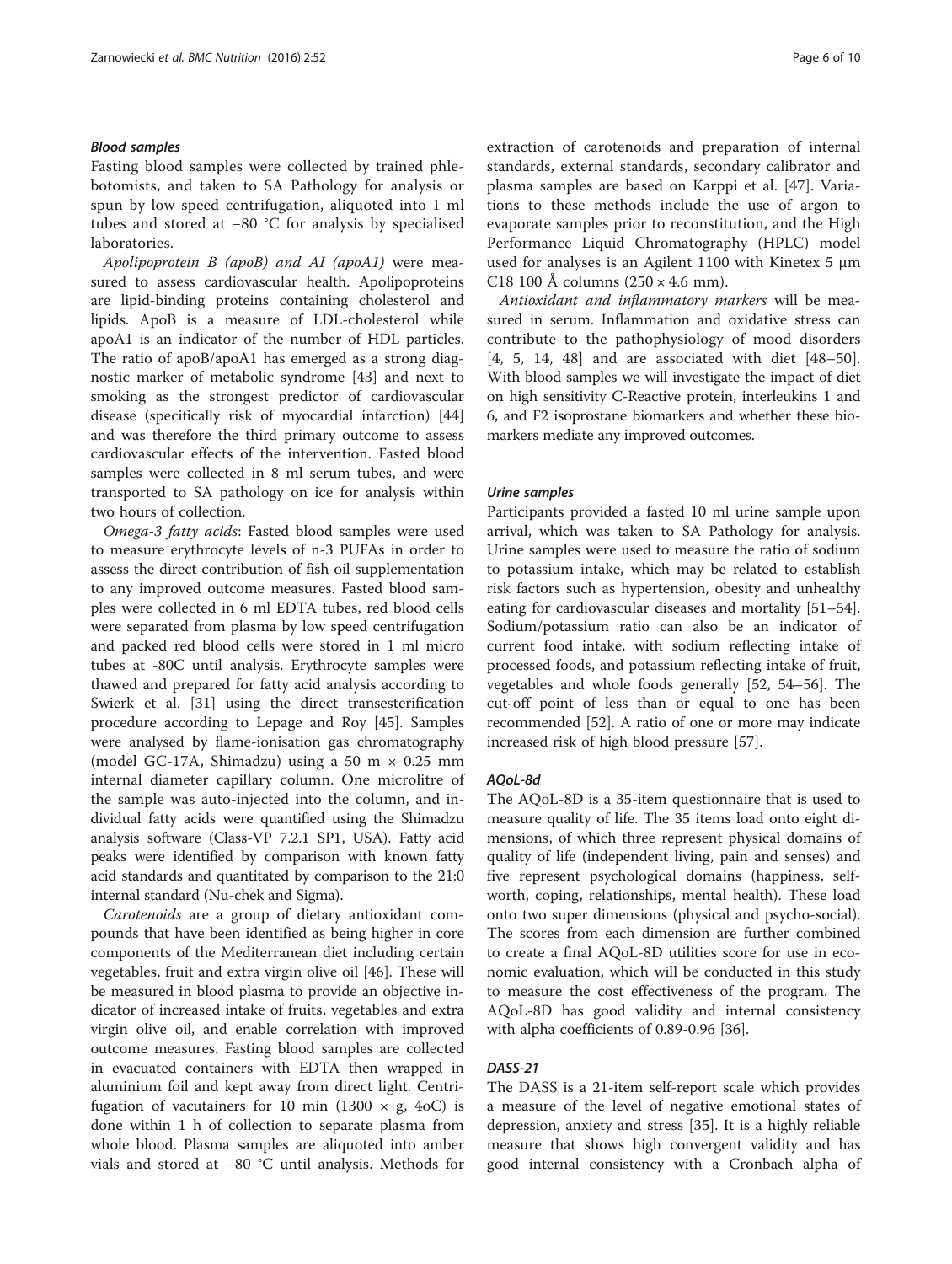0.82-0.93 [\[58](#page-9-0), [59](#page-9-0)]. To identify degree of severity of these emotional states, DASS-21 sub-scale severity ratings were calculated based on the full DASS-42 severity rating [\[35\]](#page-8-0) – each scale is multiplied by two and divided into severity categories to yield equivalent scores ranging from 1 (normal) to 5 (extremely severe) for clinical purposes.

## PANAS

The PANAS is a 20-item scale measuring positive and negative emotions. It has been validated and demonstrates reliable psychometric properties, discriminant, convergent and construct validity. The reliability (internal consistency) of the PANAS positive and negative emotions scales were determined to be  $\alpha$  = .89 and .85 respectively [\[37](#page-8-0)].

## Shopping and budgeting questionnaire

An eighteen-question tailored shopping and budgeting questionnaire was designed to measure knowledge of nutrition, shopping and budgeting. This questionnaire assessed specific topics that were covered in shopping and budgeting education activities conducted during cooking workshops, including knowledge of unit pricing, supermarkets and other food stores (i.e. farmer's markets), smart shopping, prices, budgeting, and reading nutrition labels. This questionnaire will be assessed to determine its psychometric properties.

#### Dietary questionnaires

A 14-item Mediterranean diet questionnaire was used to assess level of adherence to the Mediterranean diet. Each item is scored as 0 or 1, yielding a maximum score of 14 [[38\]](#page-8-0). Higher scores on this questionnaire have been consistently associated with reduced risk of mortality from or incidence of cardiovascular disease [[60](#page-9-0)]. A Simple Dietary Questionnaire (SDQ) measured frequency of intake of a range of food groups including, for the purpose of this study, vegetables, fruit, legumes, wholegrain foods, takeaway foods (examples given were unhealthy options such as burgers, chips, pizza), sweetened drinks, unhealthy sweet and savoury snacks, fish, meat/chicken and nuts. For each question a picture of the food is provided and the portion size is described. For each food group, frequency of intake was reported using six to nine item response scales ranging from never/don't eat to consume seven or more serves per day. For vegetables, fruit, wholegrain foods, takeaway foods, snack foods, nuts, legumes, fish, and meat/chicken a further qualifying question presented a range of different items asking which of those had been consumed in the past two weeks, in order to help prompt memory about foods relevant to the previous item as well as measure dietary variety. For the purpose of this study diversity of fruit and vegetable consumption was measured due to the variety of nutrients and phytonutrients provided by different fruits and vegetables. The SDQ will be validated against 3-day food diaries which participants completed on two week days and one weekend day.

# Focus groups

The intervention group took part in focus groups of three to eight participants at baseline, prior to the nutrition education session, and again at 3 months. The purpose of these was (a) at baseline to identify current nutrition knowledge and food behaviours, enablers and barriers of healthy food consumption, and goals for participation in the program; and (b) at 3 months to identify behavioural changes, whether health goals were achieved, barriers and facilitators to achieving goals, and provide feedback and evaluation of the program. Semi-structured interview guides were used to allow for emerging themes to be explored. Focus groups were recorded, transcribed verbatim and will be analysed using inductive and deductive analysis following the Framework Method [\[61](#page-9-0), [62](#page-9-0)].

## Statistical analysis

Analyses will be performed using IBM SPSS Version 21.0 for Windows (Chicago, IL, USA) Descriptive statistics using mean and standard deviation or number/percentage for categorical variables will be used to provide baseline demographics and measures, and t-tests or Chi Square will be used to ensure that there are no differences between randomised groups. Empirical distributions will be examined for outcome variables and variables that are not normally distributed will be either transformed or categorised or analysed using nonparametric methods if available. Where assumptions of normality are met, linear mixed modelling will be used to compare changes in the groups over time while adjusting for covariates; this process includes all data therefore allowing analysis on an intent-to-treat basis. To investigate whether changed dietary patterns and omega-3 fatty acid levels were associated with any positive outcomes in mental and/or cardiometabolic health, changes in diet scores, sodium potassium ratio, carotenoids and omega-3 fatty acids will be entered into correlation or regression analyses as appropriate with changes in outcome scores/markers as dependent variables. Secondary sub-group analyses by depression severity (using DASS categories [[35](#page-8-0)]) will be conducted to determine if the severity of depression has a modification effect on the results. To investigate whether blood antioxidant and inflammatory markers mediate relationships between diet and improved outcomes, pathway models will be fitted to the data with direct and indirect effects tested for their statistical significance. Since these models will involve change over time (growth curve)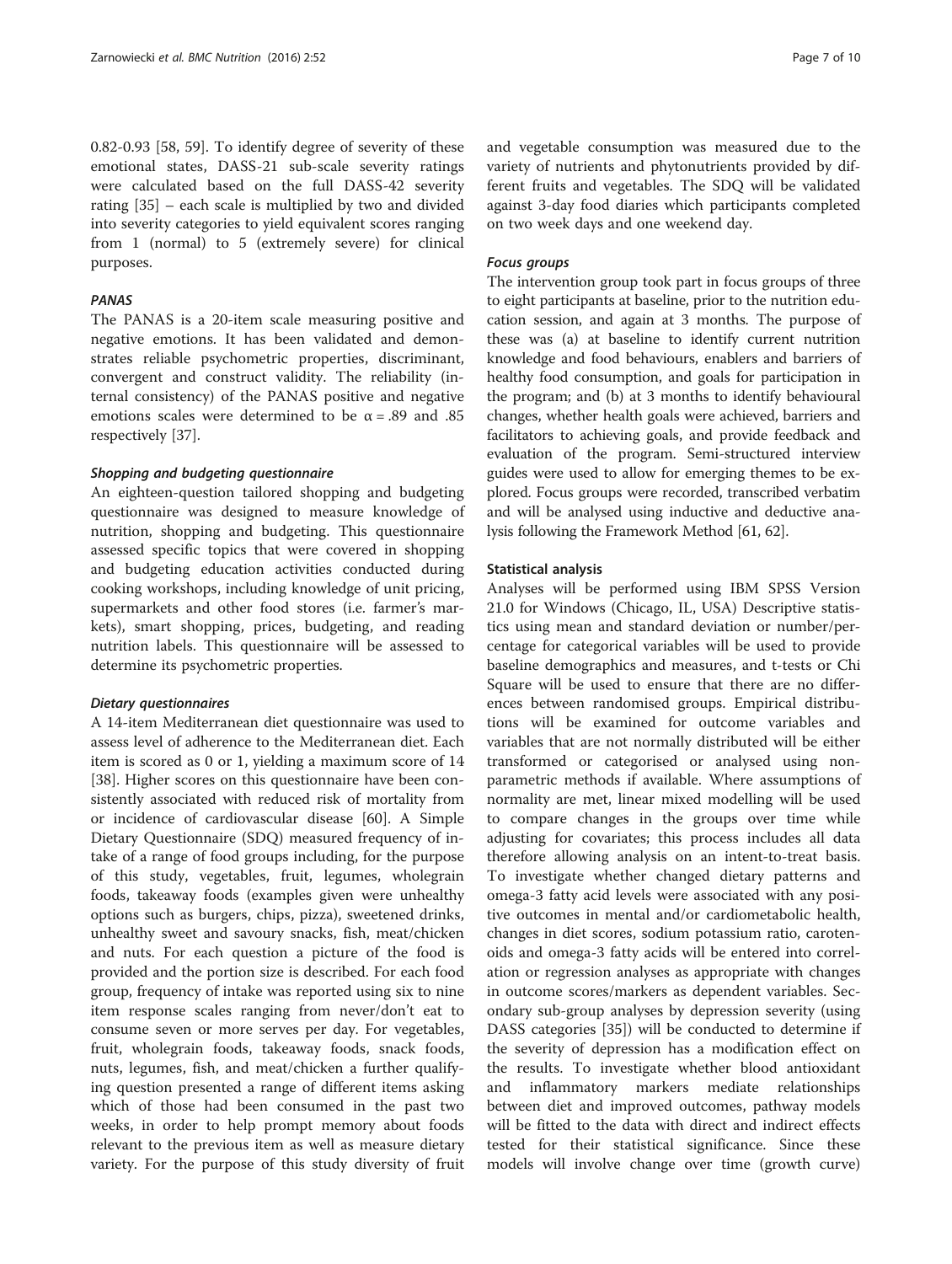<span id="page-7-0"></span>and pathway mechanisms, they will be performed using advanced software tools such as Mplus developed by Muthén and Muthén [\[63\]](#page-9-0).

# **Discussion**

Over three months the HELFIMED protocol provided nutrition education and fortnightly cooking workshops and nutrition education based on Mediterranean-style dietary principles which will be followed up at 6 months to investigate the sustainability of any dietary changes, and to explore whether depressive symptoms, mental health, health-related quality of life and cardiometabolic health improved as a result of the intervention. Correlations and/or regression analyses will determine the contributions of dietary changes, carotenoids and omega-3 levels as a result of fish oil consumption to any improved outcomes, and further investigate biochemical markers as potential mediators of these changes over 3 and 6 months. Focus groups and evaluations will identify barriers and enablers of eating healthy diets, and with additional analysis will assist in measuring predictors of retention and improvement to enable further identification of successful program components for adopting a healthy Mediterranean-style diet in people with depression and areas for improvement.

Strengths of the study include the randomisation and controlling for the social component of the cooking workshops and study involvement. The study is limited in that double blinding was not possible and social desirability responses cannot be ruled out. Additionally, the study findings may be limited by using self-report depression at recruitment, however self-report depression has been shown to have a moderate level of agreement with diagnosed depression [\[32](#page-8-0)]. This approach was used to maximise recruitment in this population as many individuals with depression do not seek a diagnosis and treatment [[64\]](#page-9-0).

This is one of the first randomised controlled trials worldwide to investigate the effect of whole diet, specifically Mediterranean-style diet, on mental health in people with depression. If successful it will support the body of epidemiological data indicating that Mediterranean diet is protective against depression, and will have highly significant implications for treatment and prevention of this prevalent and disabling condition and its substantial impact on the global burden of disease.

#### Acknowledgments

We are grateful to all participants who took part in the study; Caitlin Finnis, Thomas Butler, Haruka Ishimoto and Lucy Fairlie-Jones for their assistance with cooking workshops and social groups; Judith Lukas and the School of Pharmacy and Medical Sciences for use of the commercial kitchen; Epax, Pathway International, Cobram Estate, John West, Edgell and Simplot for their generous support with in-kind supply of fish oil capsules and food hamper/cooking workshop items.

#### Funding

NP (formerly Sinn), DZ and AW are supported by National Health and Medical Research Council Program Grant funding (# 320860 and 631947). SBo is supported by Australian Research Council DECRA funding (# DE130101577). The funding body did not have involvement in the study design, data collection, data analysis and interpretation or preparation of manuscript.

#### Availability of data and materials

Not applicable.

#### Authors' contributions

NP, DZ, SBo, CI, LS, KOD participated in study design. DZ, JC, AW, SBo, AV collected data and ran workshops. TN provided statistical advice and input. SBl provided psychological advice and support. LS will oversee economic evaluation. NP and DZ drafted the manuscript. All authors read and approved the final manuscript.

#### Authors' information

Not applicable.

#### Competing interests

The authors declare that they have no competing interests.

#### Consent for publication

Not applicable.

#### Ethics approval and consent to participate

Ethics approval was provided by the Human Research Ethics Committee of the University of South Australia (registration no. 0000032674) and all participants provided written informed consent.

#### Author details

<sup>1</sup> Centre for Population Health Research, Sansom Institute for Health Research School of Health Sciences, University of South Australia, Adelaide, Australia. <sup>2</sup>School of Pharmacy and Medical Sciences, University of South Australia Adelaide, Australia. <sup>3</sup>Ehrenberg-Bass Institute for Marketing Science, Business School, University of South Australia, Adelaide, Australia. <sup>4</sup>Discipline of Dietetics and Human Nutrition, La Trobe University, Melbourne, VIC, Australia. 5 School of Human Health and Social Sciences, Central Queensland University, Adelaide, South Australia, Australia. <sup>6</sup>School of Medicine, University of Wollongong, Wollongong, NSW, Australia. <sup>7</sup>Centre for Population Health Research, School of Health Sciences, University of South Australia, GPO Box 2471, Adelaide, SA 5001, Australia.

#### Received: 19 March 2016 Accepted: 13 August 2016 Published online: 19 August 2016

#### References

- 1. Imamura F, Micha R, Khatibzadeh S, Fahimi S, Shi P, Powles J, Mozaffarian D, on behalf of the Global Burden of Diseases Nutrition and Chronic Diseases Expert Group (NutriCoDE). Dietary quality among men and women in 187 countries in 1990 and 2010: a systematic assessment. Lancet Glob Health. 1990;2015(3):e132–42.
- 2. Lim SS, Vos T, Flaxman AD, Danaei G, Shibuya K, Adair-Rohani H, AlMazroa MA, Amann M, Anderson HR, Andrews KG, et al. A comparative risk assessment of burden of disease and injury attributable to 67 risk factors and risk factor clusters in 21 regions, 1990–2010. A systematic analysis for the global burden of disease study 2010. Lancet. 2013;2013(380):2224–60.
- 3. Mathers CD, Loncar D. Projections of global mortality and burden of disease from 2002 to 2030. PLoS Med. 2006;3, e442.
- 4. Gimeno D, Kivimaki M, Brunner EJ, Elovainio M, De Vogli R, Steptoe A, Kumari M, Lowe GDO, Rumley A, Marmot MG, et al. Associations of creactive protein and interleukin-6 with cognitive symptoms of depression: 12-year follow-up of the whitehall ii study. Psychol Med. 2009;39:413–23.
- Pasco JA, Nicholson GC, Williams LJ, Jacka FN, Henry MJ, Kotowicz MA, Schneider HG, Leonard BE, Berk M. Association of high-sensitivity c-reactive protein with de novo major depression. Br J Psychiatry. 2010;197:372–7.
- 6. Joynt KE, Whellan DJ, O'Connor CM. Depression and cardiovascular disease: Mechanisms of interaction. Biol Psychiatry. 2003;54:248–61.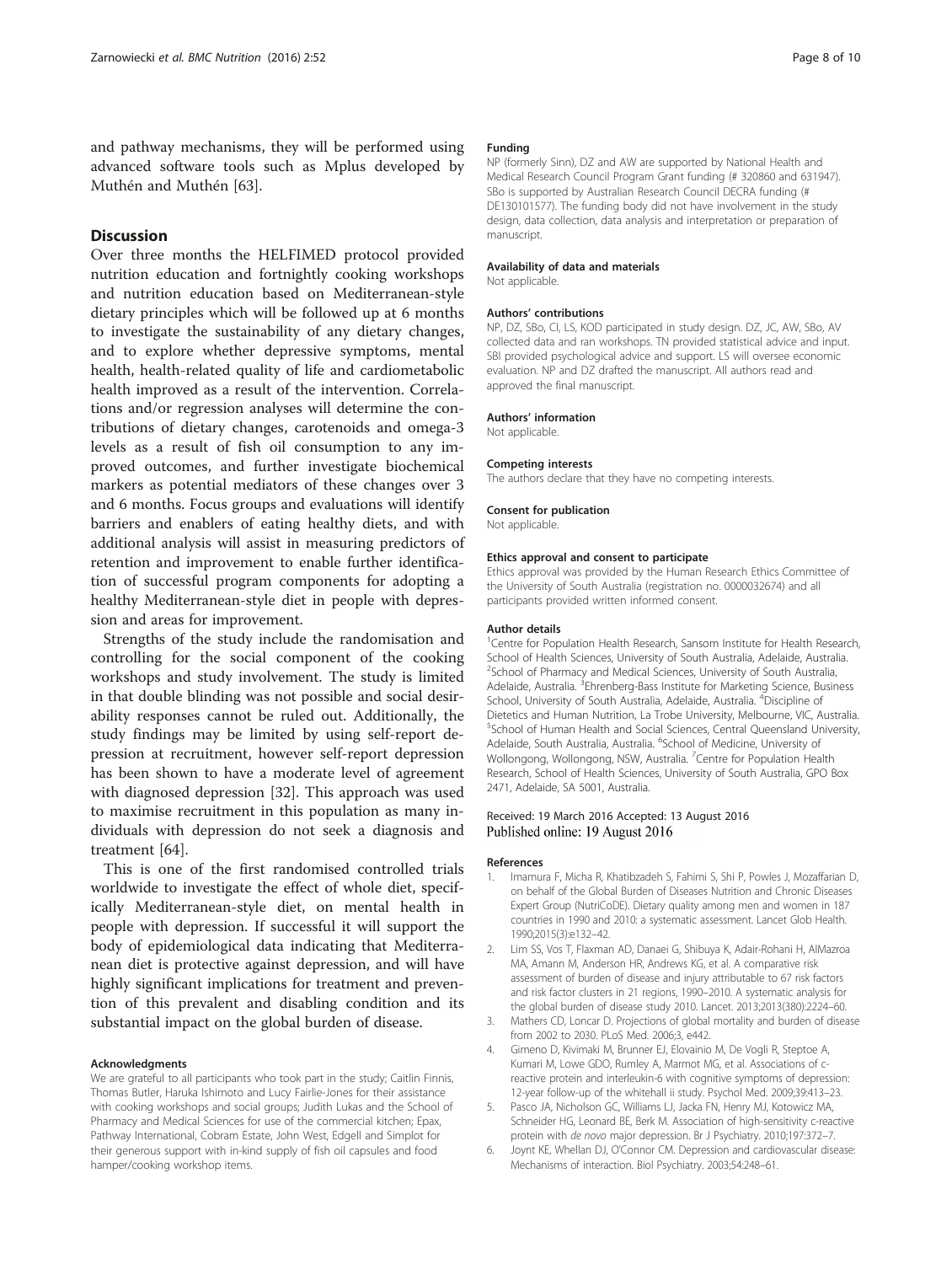- <span id="page-8-0"></span>7. Perez-Cornago A, de la Iglesia R, Lopez-Legarrea P, Abete I, Navas-Carretero S, Lacunza CI, Lahortiga F, Martinez-Gonzalez MA, Martinez JA, Zulet MA. A decline in inflammation is associated with less depressive symptoms after a dietary intervention in metabolic syndrome patients: a longitudinal study. Nutr J. 2014;13:1.
- 8. Bach-Faig A, Berry EM, Lairon D, Reguant J, Trichopoulou A, Dernini S, Medina FX, Battino M, Belahsen R, Miranda G, et al. Mediterranean diet pyramid today. Science and cultural updates. Public Health Nutr. 2011;14: 2274–84.
- 9. Davis C, Bryan J, Hodgson J, Murphy K. Definition of the Mediterranean diet: a literature review. Nutrients. 2015;7:9139–53.
- 10. Grosso G, Marventano S, Yang J, Micek A, Pajak A, Scalfi L, Galvano F, Kales SN. A comprehensive meta-analysis on evidence of Mediterranean diet and cardiovascular disease: Are individual components equal? Crit Rev Food Sci Nutr. 2015. doi:[10.1080/10408398.2015.1107021](http://dx.doi.org/10.1080/10408398.2015.1107021).
- 11. Sofi F, Cesari F, Abbate R, Gensini GF, Casini A. Adherence to Mediterranean diet and health status: a meta-analysis. BMJ. 2008;337:a1344.
- 12. Estruch R, Ros E, Salas-Salvado J, Covas M-I, Corella D, Aros F, Gomez-Gracia E, Ruiz-Gutierrez V, Fiol M, Lapetra J, et al. Primary prevention of cardiovascular disease with a mediterranean diet. N Engl J Med. 2013;368:1279–90.
- 13. Nordmann AJ, Suter-Zimmermann K, Bucher HC, Shai I, Tuttle KR, Estruch R, Briel M. Meta-analysis comparing mediterranean to low-fat diets for modification of cardiovascular risk factors. Am J Med. 2011;124:841–51.
- 14. Parletta N, Milte CM, Meyer B. Nutritional modulation of cognitive function and mental health. J Nutr Biochem. 2013;24:725–43.
- 15. Freeman MP. Omega-3 fatty acids in psychiatry: a review. Ann Clin Psychiatry. 2000;12:159–65.
- 16. Sinn N, Milte C, Howe PRC. Oiling the brain: a review of randomised controlled trials of omega-3 fatty acids in psychopathology across the lifespan. Nutrients. 2010;2:128–70.
- 17. Lai JS, Hiles S, Bisquera A, Hure AJ, McEvoy M, Attia J. A systematic review and meta-analysis of dietary patterns and depression in community-dwelling adults. Am J Clin Nutr. 2014;99:181–97.
- 18. Psaltopoulou T, Sergentanis TN, Panagiotakos DB, Sergentanis IN, Kosti R, Scarmeas N. Mediterranean diet, stroke, cognitive impairment, and depression: a meta‐analysis. Ann Neurol. 2013;74:580–91.
- 19. Freeman MP. Nutrition and psychiatry. Am J Psychiatry. 2010;167:244–7.
- 20. Jacka FN, Mykletun A, Berk M. Moving towards a population health approach to the primary prevention of common mental disorders. BMC Med. 2012;10:149.
- 21. Zazpe I, Sanchez-Tainta A, Estruch R, Lamuela-Raventos RM, Schröder H, Salas-Salvado J, Corella D, Fiol M, Gomez-Gracia E, Aros F, et al. A large randomised individual and group intervention conducted by registered dietitians increased adherence to Mediterranean-type diets: the predimed study. J Am Diet Assoc. 2008;108:1134–44.
- 22. Sanchez-Villegas, A.; Martínez-Gonzalez, M.A.; Estruch, R.; Salas-Salvadó, J.; Corella, D.; Covas, M.-I.; Aromaa, A.; Arós, F.; Romaguera, D.; Gómez-Gracia, E., et al. Mediterranean dietary pattern and depression: The predimed randomized trial. BMC Medicine 2013, 11, doi[:10.1186/1741-7015-1111-1208](http://dx.doi.org/10.1186/1741-7015-1111-1208)
- 23. Perez-Cornago A, Lopez-Legarrea P, de la Iglesia R, Lahortiga F, Martinez JA, Zulet MA. Longitudinal relationship of diet and oxidative stress with depressive symptoms in patients with metabolic syndrome after following a weight loss treatment: the resmena project. Clin Nutr. 2014;33:1061–7.
- 24. Stahl ST, Albert SM, Dew MA, Lockovich MH, Reynolds CF. Coaching in healthy dietary practices in at-risk older adults: a case of indicated depression prevention. Am J Psychiatry. 2014;171:499–505.
- 25. O'Neil A, Berk M, Itsiopoulos C, Castle D, Opie R, Pizzinga J, Brazionis L, Hodge A, Mihalopoulos C, Chatterton ML, et al. A randomised, controlled trial of a dietary intervention for adults with major depression (the "smiles" trial): study protocol. BMC Psychiatry. 2013;13:114.
- 26. Barth J, Schumacher M, Herrmann-Lingen C. Depression as a risk factor for mortality in patients with coronary heart disease: a meta-analysis. Psychosom Med. 2004;66:802–13.
- 27. Simopoulos AP. The importance of the omega-6/omega-3 fatty acid ratio in cardiovascular disease and other chronic diseases. Exp Biol Med. 2008;233:674–88.
- 28. Harris WS, von Schacky C. The omega-3 index: a new risk factor for death from coronary heart disease? Prev Med. 2004;39:212–20.
- 29. Parletta N, Zarnowiecki D, Cho J, Wilson A, Procter N, Gordon A, Bogomolova S, O'Dea K, Strachan J, Ballestrin M. People with schizophrenia and depression have a low omega-3 index. Prostaglandins Leukot Essent Fatty Acids. 2016;110:42–7.
- 30. Sullivan BL, Williams PG, Meyer BJ. Biomarker validation of a long-chain omega-3 polyunsaturated fatty acid food frequency questionnaire. Lipids. 2006;41:845–50.
- 31. Swierk M, Williams PG, Wilcox J, Russell KG, Meyer BJ. Validation of an australian electronic food frequency questionnaire to measure polyunsaturated fatty acid intake. Nutrition. 2011;27:641–6.
- Stuart AL, Pasco JA, Jacka FN, Brennan SL, Berk M, Williams LJ. Comparison of self-report and structured clinical interview in the identification of depression. Compr Psychiatry. 2014;55:866–9.
- 33. Altman DG, Bland JM. Treatment allocation by minimisation. Br Med J. 2005;330:843.
- 34. Bogomolova S, Zarnowiecki D, Wilson A, Fielder A, Procter N, Itsiopoulos C, O'Dea K, Strachan J, Ballestrin M, Champion A, Parletta N, Dietary intervention for people with mental illness in South Australia. Health Promotion International:daw055.
- 35. Lovibond SH, Lovibond PF. Manual for the depression anxiety stress scales. 2nd ed. Sydney: Psychology Foundation; 1995.
- 36. Richardson J, Iezzi A, Khan MA, Maxwell A. Validity and reliability of the assessment of quality of life (aqol)-8d multi-attribute utility instrument. Patient. 2014;7:85–96.
- 37. Crawford JR, Henry JD. The positive and negative affect schedule (panas): construct validity, measurement properties and normative data in a large non‐clinical sample. Br J Clin Psychol. 2004;43:245–65.
- 38. Martinez-Gonzalez MA, Garcia-Arellano A, Toledo E, Salas-Salvado J, Buil-Cosiales P, Corella D, Covas M-I, Schroder H, Aros F, Gomez-Gracia E, et al. A 14-item Mediterranean diet assessment tool and obesity indexes among high-risk subjects: the predimed trial. PLoS One. 2012;7, e43134.
- 39. Pink B. Socio-economic indexes for areas (seifa). Canberra: Australian Bureau of Statistics; 2011.
- 40. Booth ML, Ainsworth BE, Pratt M, Ekelund U, Yngve A, Sallis JF, Oja P. International physical activity questionnaire: 12-country reliability and validity. Med Sci Sports Exerc. 2003;195:1381–95.
- 41. Marfell-Jones M, Stewart AD, de Ridder JH. International standards for anthropometric assessment. International Society for the Advancement of Kinanthropometry. New Zealand: Wellington; 2012.
- 42. Han TS, Van EM, Seidell JC, Lean EJ. Waist circumference action levels in the identification of cardiovascular risk factors: Prevalence study in a random sample. Br Med J. 1995;311:1401–5.
- 43. Pitsavos C, Panagiotakos DB, Skoumas J, Papadimitriou L, Stefanadis C. Risk stratification of apolipoprotein b, apolipoprotein ai, and apolipoprotein b/ai ratio on the prevalence of the metabolic syndrome: the Attica study. Angiology. 2008;59:335–41.
- 44. Yusuf S, Hawken S, Ôunpuu S, Dans T, Avezum A, Lanas F, McQueen M, Budaj A, Pais P, Varigos J, et al. Effect of potentially modifiable risk factors associated with myocardial infarction in 52 countries (the interheart study): case-control study. Lancet. 2004;364:937–52.
- 45. Lepage G, Roy CC. Direct transesterification of all classes of lipids in a one-step reaction. J Lipid Res. 1986;27:114–20.
- 46. Su Q, Rowley KG, Itsiopoulos C, O'Dea K. Identification and quantitation of major carotenoids in selected components of the Mediterranean diet: green leafy vegetables, figs and olive oil. Eur J Clin Nutr. 2002;56:1149–54.
- 47. Karppi J, Nurmi T, Olmedilla-Alonso B, Granado-Lorencio F, Nyyssönen K. Simultaneous measurement of retinol, α-tocopherol and six carotenoids in human plasma by using an isocratic reversed-phase hplc method. J Chromatogr B. 2008;867:226–32.
- 48. Ng F, Berk M, Dean O, Bush AI. Oxidative stress in psychiatric disorders: evidence base and therapeutic implications. Int J Neuropsychopharmacol. 2008;21:1–26 [Epub ahead of print].
- 49. Cavicchia PP, Steck SE, Hurley TG, Hussey JR, Ma Y, Ockene IS, Hébert JR. A new dietary inflammatory index predicts interval changes in serum high-sensitivity c-reactive protein. J Nutr. 2009;139:2365–72.
- 50. Shivappa N, Steck SE, Hurley TG, Hussey JR, Ma Y, Ockene IS, Tabung F, Hébert JR. A population-based dietary inflammatory index predicts levels of c-reactive protein in the seasonal variation of blood cholesterol study (seasons). Public Health Nutr. 2014;17:1825–33.
- 51. Cogswell ME, Elliott P, Wang CY, Rhodes DG, Pfeiffer CM, Loria CM. Assessing U.S. Sodium intake through dietary data and urine biomarkers. Adv Nutr. 2013;4:560–2.
- 52. Drewnowski A, Maillot M, Rehm C. Reducing the sodium-potassium ratio in the us diet: a challenge for public health. Am J Clin Nutr. 2012;96:439–44.